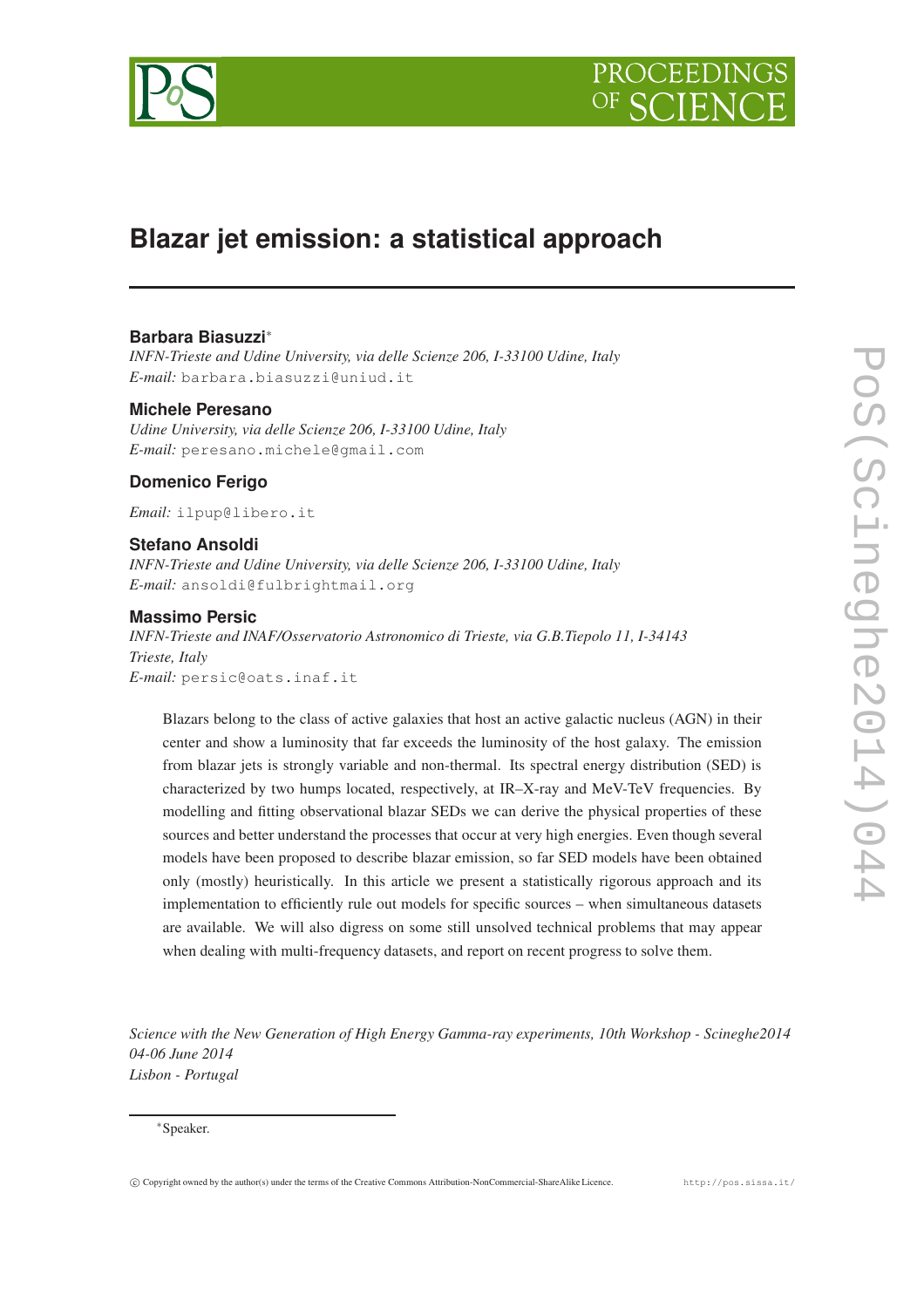#### 1. Introduction

Active galactic nuclei (AGNs) are galactic nuclei whose luminosities far exceed the luminosities of their hosting galaxies. The engines of these sources are thought to be supermassive black holes that accrete matter from their surroundings. The accretion process is mediated by an accretion disk that dissipates angular momentum. Occasionally, two highly collimated relativistic jets shoot out perpendicular to the disk plane. AGNs look different and show different features depending on their orientation with regard to the observer: in particular AGNs whose jets point at the observer are called blazars. Blazars are interesting sources: they appear as the most powerful members of the AGN family, because their beamed emission – as seen by an observer sitting on the jet axis – is amplified by the jet's relativistic boosting:  $L \sim L_0 \Gamma^4$  (where  $\Gamma$  is the jet's Lorentz factor and *L*, *L*<sup>0</sup> are the observed and intrinsic luminosities, respectively). Relativistic beaming acts as a natural magnifying lens on the emission processes in the jet, whereas any emission from the host galaxy gets swamped out. For a complete review about AGNs features and properties see [1].

AGNs are characterized by a strongly variable non-thermal emission  $[2-4]$  whose spectral energy distribution (SED) is characterized by two peaks: one, located at low energies (IR to X-ray range), is thought to arise from synchrotron emission; the other, located at high energies (MeV-TeV range), is usually interpreted as Comptonized emission from some local photon field off relativistic electrons. Both peaks are required to sample the SED, because the synchrotron emissivity is degenerate in magnetic field and electron density:  $j_s \sim n_e B^{(q+1)/2}$  [where  $n_e$  is the non-thermal electron density, *B* the magnetic field intensity, and *q* the power-law index of the electron spectrum, linked to the observed radio slope  $\alpha$ , by  $\alpha = (q-1)/2$ . Knowledge of the Compton peak provides the second equation  $j_{IC} \sim n_e j_s$ , needed to remove the degeneracy.

Several hadronic [5, 6] and leptonic models have been proposed to explain blazar emission, but the latter are the more commonly used ones. Among them, most popular are *(i)* the one-zone and two-zones Synchrotron-Self-Compton (SSC) models [7] (Comptonization of synchrotron radiation off same parent electrons), and *(ii)* the External Compton (EC) models [8] (Comptonization of radiation from either the disk or other regions outside the jet).

#### 2. Fitting Spectral Energy Distributions

In this contribution we focus on a fairly common and simple way to describe blazar emission, through an SSC model characterized by at least seven free parameters. Although historically it was standard practice to determine their best (i.e., most likely) values using an eye-ball comparison of the data with the chosen model, here we will consider more recent approaches attempting to perform fits using  $\chi^2$  minimization [9]. The number of free parameters also depends on the assumed electron spectrum: seven parameters are necessary when the emitted electrons are distributed as a simple power-law spectrum. In particular, some of these parameters can model phenomenological features of the spectrum, but we think it is important to connect them with the underlying physics. With reference to the results in [10, 11],  $\chi^2$  minimization has been achieved with standard techniques, i.e., the Levenberg-Marquardt method [12], an efficient approach that combines the steepest-descent method [13] and the inverse-Hessian method [14].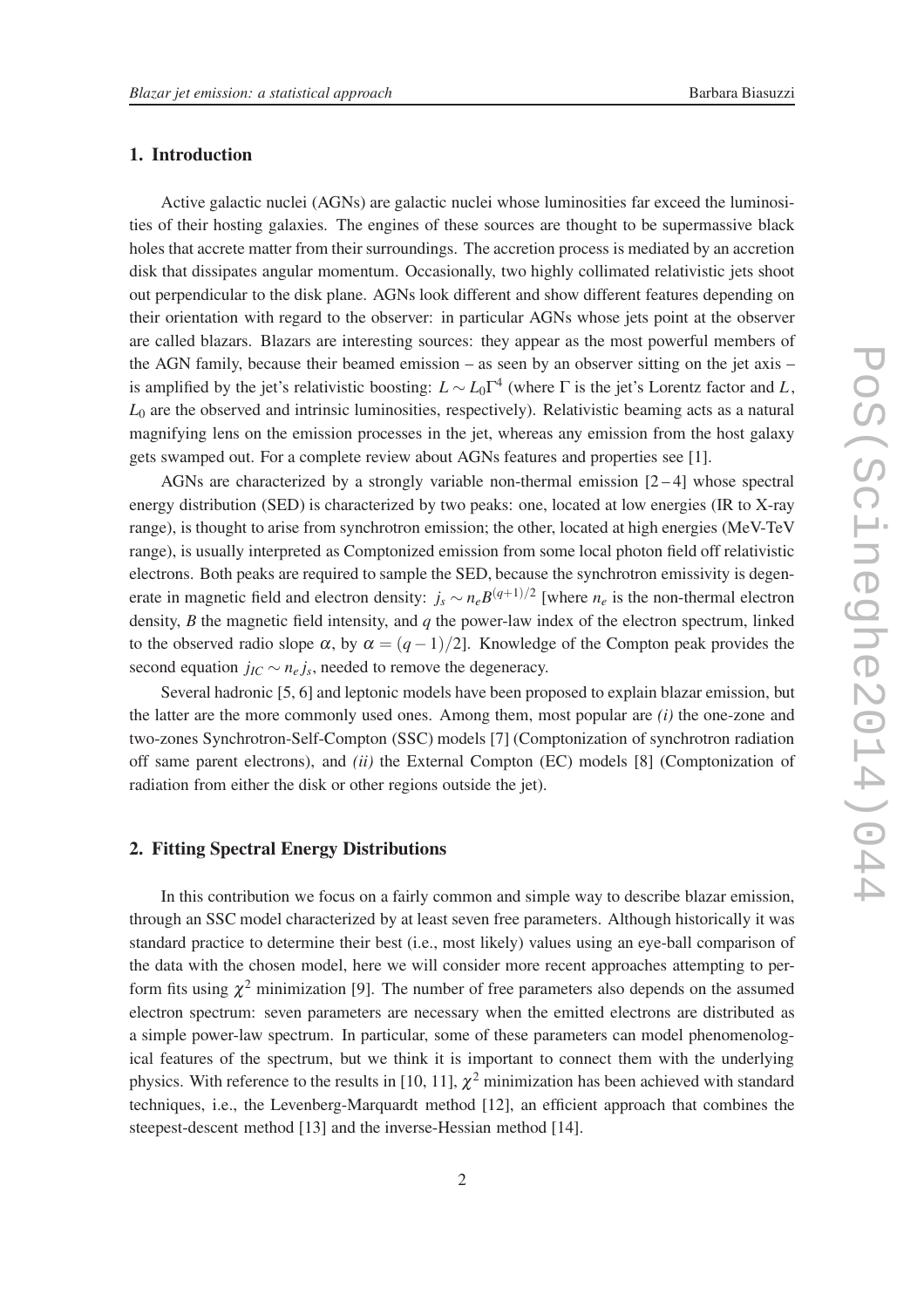As is well known, at each step the algorithm will need to compute the model function and the derivatives of the model function with respect to the model parameters. For the model considered in [10, 11] the SED for the chosen SSC model could be obtained only as a numerical sample, that was calculated within a proprietary framework: this turned out to be the most demanding step in terms of computational time. Details of this approach can be found in [15].

Once the best values of the model parameters have been obtained by non-linear  $\chi^2$  minimization, the Kolmogorov-Smirnov test was performed as a goodness-of-fit test [16]. In all cases considered the test failed at 5% significance level: it was argued that a possible reason for that failure could be that two distinct physical processes manifested themselves at very different energies, and/or that the uncertainties associated with the very-high-energy data are much larger than those associated with optical and X-ray data. A conclusive result, however, was not reached, so (a combination of these and) other possibilities should be seriously considered as well.

#### 2.1 The cases of Mrk 421 and Mkn 501

The SSC parameter values obtained with the  $\chi^2$  minimization are generically consistent with those expected for high-frequency BL Lac objects [10, 11].

The Mkn 421 paper [10] was substantially a feasibility test. The goal was to show that a rigorous statistical approach to multi-frequency data fitting was already possible back then, and that meaningful physical results could be obtained. The reason why such an outcome was not trivially expected was a not only that the model had a complex non-linear dependence from a relatively large number of parameters, but also that the data sets were naturally inhomogeneous: they stretched over several decades in frequency, and according to the frequency ranges, they came from different experimental techniques, with different systematics and data analysis methods. This was not exactly a typical situation, and the Mkn 421 paper emphasized the necessity for refinements, which especially appeared in the failure of a standard, distribution independent, goodness-of-fit test and in the very large uncertainties associated to some of the parameters. Especially the latter issue was particularly unwelcome, sometimes reducing the predictive power of the method to the identification of upper limits only. With reference to what follows, we would like to also emphasize that this very same issue made the discussion about the choice of the starting point in parameter space purely academic, as consistency among different choices with large error bars on the parameters was clearly and easily guaranteed.

The large error bars obtained in the work on Mkn 421 suggested a closer analysis of the issue in a follow-up paper, on Mkn 501 [11]. For instance one could think that the quadratic approximation to the  $\chi^2$  surface could be not accurate enough, resulting in an overstimation of the uncertaintes. Unanticipated correlations among the parameters, and/or an inaccurate identification of the  $\chi^2$ minimum, might also manifest themselves in a wrong estimate of the uncertainties.

A more in-depth study of the  $\chi^2$  function around the obtained minimum was then performed while studying Mkn 501. It turned out that the uncertainties obtained with the standard textbook approach, that considers a quadratic approximation to the  $\chi^2$  hypersurface were much larger than those (obtained) by a direct study of  $\chi^2$  around the obtained minimum. However, this potential improvement was offset by the fact that, because of the much smaller uncertainties, stability in determining of the minimum  $\chi^2$  versus the starting point in parameter space was more challenging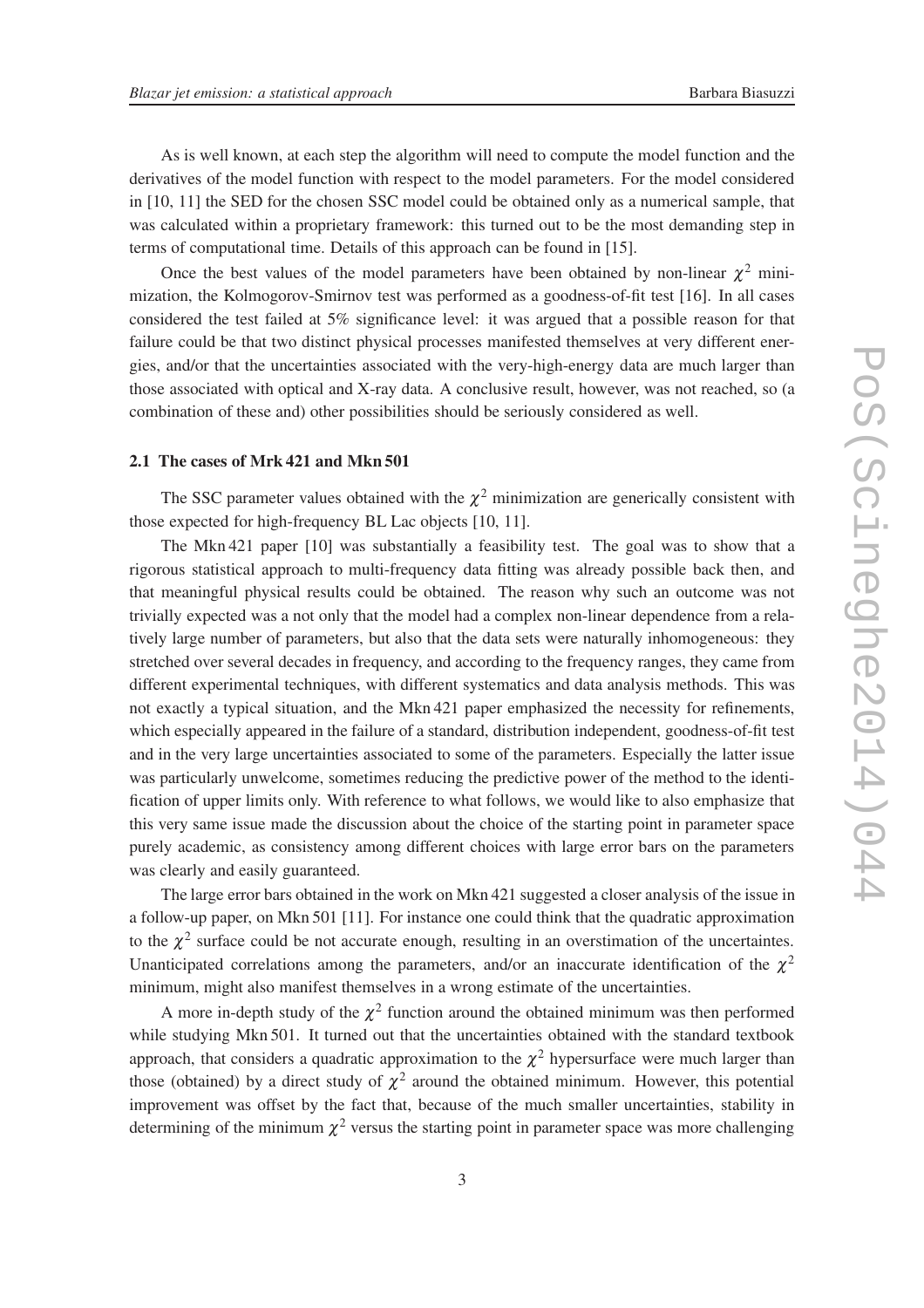to attain. Some suspiciously low  $\chi^2$ -values suggested, too, a closer scrutiny of the shape of the  $\chi^2$ manifold near its minimum.

### 3. Progress report

An immediate idea that comes to mind in order to tackle the difficulties discussed above is to perform a more dense sampling of  $\chi^2$  in parameter space (e.g., by repeating the  $\chi^2$  minimization process from a large set of initial points). This would have requested much larger computational resources (hundreds or thousands of times more computational power) with the code used in the previously mentioned papers. It was then high time to improve code efficiency, which could be done by writing dedicated a C/C++ code to replace the SED generation routines that were written in a much slower proprietary framework. Preliminary tests showed that a gain of about a factor of 50 in the SED generation time could be achieved by an adapted C++ code. With a 50 times faster code it would have been possible to drop the computational power requirements to the level of what could be run on an average workstation in about one day computation time, which was well within a standard individual computational framework. In what follows we detail some of the features of the new code which, after preliminary development began in 2012, is now in the final test stage:

- 1. we created a SED class with the following methods:
	- synchrotron, which computes the synchrotron emission, including the synchrotron self-adsorption;
	- compton, which computes the emission due to inverse Compton, calculating the emissivity spectrum and the specific power emitted per frequency unit;
	- ssc, which computes the final emissivity considering, both, synchrotron and Compton contributions.
- 2. other C++ classes have been added, e.g., to compute astronomical distances;
- 3. dedicated methods have been coded implementing standard algorithms for integration and derivation as well as for data file manipulation;
- 4. we created a MINIMIZATION class containing an *ad hoc* modified version of the Levenberg-Marquardt minimization method given in [17] whose member function also contains the minimization algorithm already used in [10, 11].

Preliminaries tests have shown that:

- 1. with the new code consistency with different choices of the starting point in parameters space can usually be achieved;
- 2. uncertainties obtained with a detailed analysis of the  $\chi^2$  hypersurface result in a higher predictive power of the fitted parameters; a higher consistency with uncertainties obtained by the standard textbook approach is also usually achieved.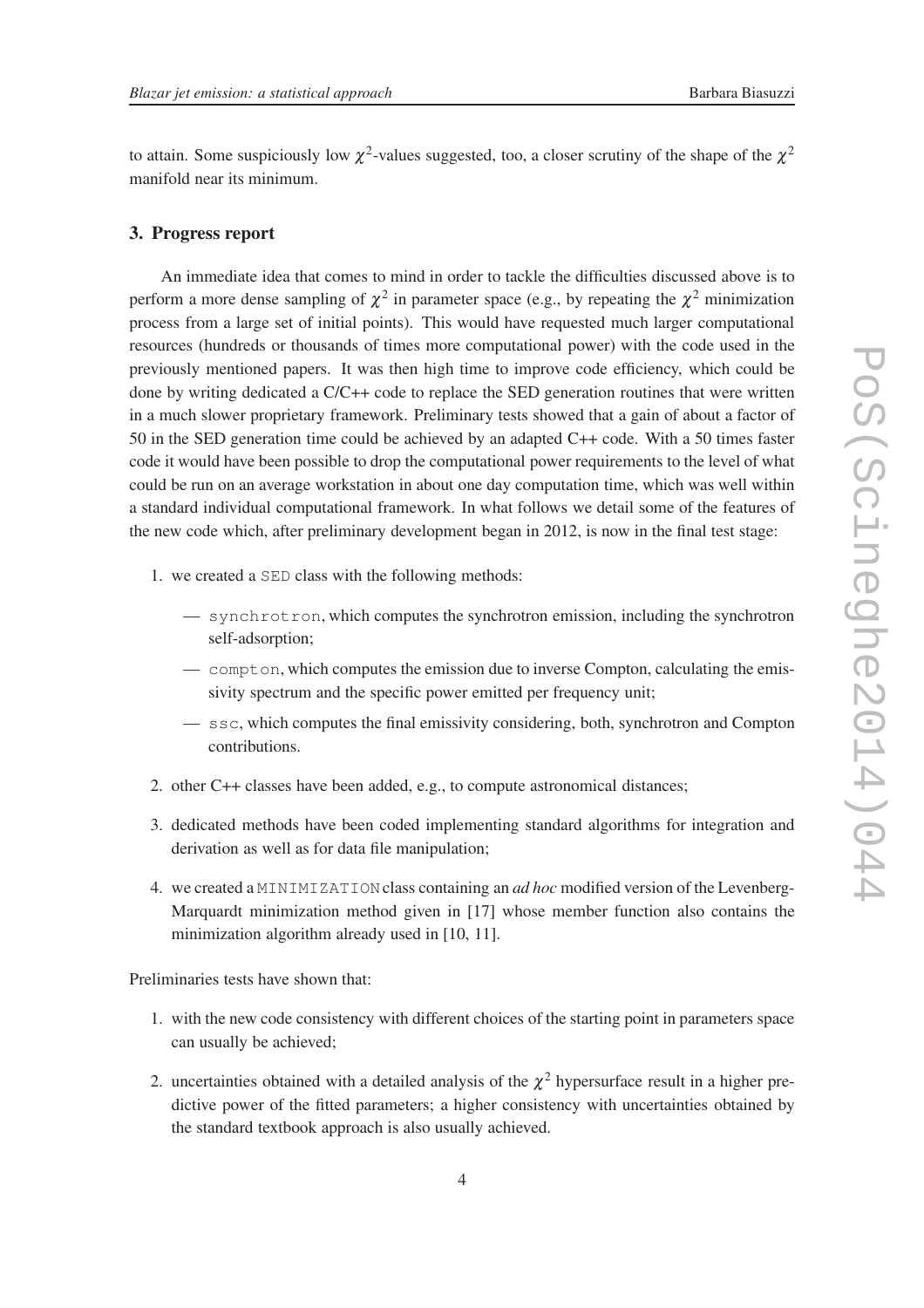The above can be interpreted as a more accurate determination of the  $\chi^2$  minimum and, thus, of the parameters values, which could not be achieved at the precision level that could be reached with the slower code because of lack of computational power. However, we can anticipate that in turn this also results in smaller values of  $\chi^2$ : these are sometimes smaller than expected, which seems to point suggest a possible overestimation of the uncertainties associated to some of the observed points<sup>1</sup>. Based on the status that we are reporting here, we are now planning to:

- 1. implement other leptonic models such as the two-zone SSC and the EC model;
- 2. allow the user to choose among different initial electron spectra;
- 3. apply the minimization process on artificial data to test the efficiency of the algorithm.

#### 4. Conclusion

Blazar SED models were traditionally obtained by a heuristic approach, mainly due to severe lack of simultaneous multi-frequency data. This makes it difficult to extract significance from the results in a statistically meaningful way. It might also make challenging the comparison of results coming from different analyses. Nevertheless, in recent years simultaneous multi-frequency campaigns have provided a broad-band coverage of source activity and many data sets have become available, so that emission modelling can be attempted more successfully. Here we have briefly discussed a recent proposal for a standardized approach to a rigorous, statistical analysis aimed at estimating the emission parameters of a specific SSC model. Starting from the *pros* and *cons* of the method described in Section 2, we have then discussed recent work in the development of a consistent computational framework to address this problem, and perspectives for future development.

As anticipated by the work in [10, 11], this approach has the potential to provide results with a clear statistical meaning. In particular, we are planning: *(i)* to optimize the code in order to reduce computational time and better estimate the model parameters and their uncertainties; *(ii)* to implement different leptonic models (in particular the two-zone SSC and EC models), allowing the user to choose among different electron spectra to efficiently rule out some specific models for a given source; *(iii)* to carry out a statistical study on blazar properties based on homogeneous analyses of large, available data sets.

## **References**

- [1] B. M. Peterson, *An introduction to active galactic nuclei*, Cambridge University Press, Cambridge 1997.
- [2] L. Maraschi, C. Ghisellini, A. Celotti, *A jet model for the gamma-ray emitting blazar 3C 279*, *ApJ* 395 (1992) L5.
- [3] F. Tavecchio, L. Maraschi, G. Ghisellini, *Constraints on the physical parameters of TeV blazars*, *ApJ* 509 (1998) 608, [arXiv:astro-ph/9809051].
- [4] G. Ghisellini *et al.*, *High-redshift Fermi blazars*, *MNRAS* 411 (2011) 901, [arXiv:1009.3275].

<sup>&</sup>lt;sup>1</sup>Work in this respect is at a very preliminary stage and the qualitative result reported here should be taken with great care. We will report more details about this in later work after collecting more evidence.